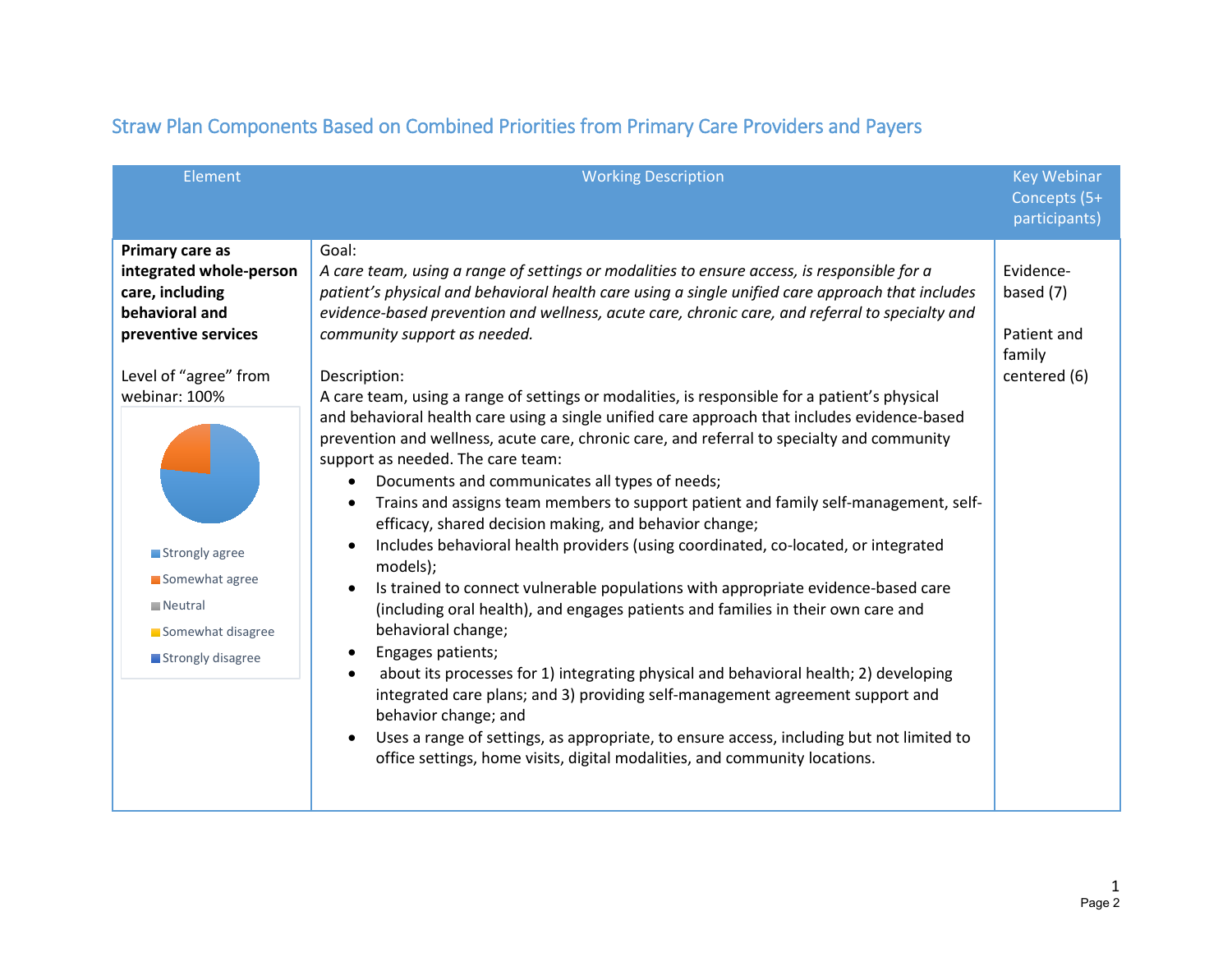| Element                                  | <b>Working Description</b>                                                                                                                                                                 | <b>Key Webinar</b>            |
|------------------------------------------|--------------------------------------------------------------------------------------------------------------------------------------------------------------------------------------------|-------------------------------|
|                                          |                                                                                                                                                                                            | Concepts (5+<br>participants) |
| Shared understanding of                  | Goal:                                                                                                                                                                                      |                               |
| care coordination and                    | Patients are assigned to care teams based on level of need, stressing the importance of                                                                                                    | Patient choice,               |
| providers in that                        | managing chronic disease, behavioral health, oral health, social support needs, and                                                                                                        | goals and level               |
| continuum                                | patient/family goals.                                                                                                                                                                      | of need $(16)$                |
| Level of "agree" from                    | Description:                                                                                                                                                                               | Defined, high-                |
| webinar: 100%                            | All empaneled or attributed patients are assigned to high-functioning care teams based on their                                                                                            | functioning                   |
|                                          | goals and level of need, stressing the importance of managing chronic disease, behavioral<br>health, oral health, and social support needs. The care team addresses the needs and goals of | care team (7)                 |
|                                          | the individual and family by efficiently organizing and coordinating care across all elements of                                                                                           |                               |
|                                          | the broader health system including hospitals, specialty care, health plans, home and                                                                                                      |                               |
|                                          | community-based services, and community resources. Effective coordination by the care team<br>includes:                                                                                    |                               |
|                                          | Adequate health information to coordinate transitions of care among providers, plans,                                                                                                      |                               |
| Strongly agree                           | and other organizations;                                                                                                                                                                   |                               |
| Somewhat agree<br>$\blacksquare$ Neutral | Agreements or contracts among providers, plans, and other organizations to coordinate                                                                                                      |                               |
| Somewhat disagree                        | transitions including emergency department and inpatient visits, residential and partial<br>treatment facility stays, stays at substance abuse treatment facilities, and community         |                               |
| Strongly disagree                        | resources;                                                                                                                                                                                 |                               |
|                                          | Tracking referrals, following up on over-due responses and closing care gaps;<br>$\bullet$                                                                                                 |                               |
|                                          | Explicit approaches to integrate physical and behavioral health care; and                                                                                                                  |                               |
|                                          | Complete and correct coding, where necessary, for service accuracy and billing.                                                                                                            |                               |
|                                          | Potential roles:                                                                                                                                                                           |                               |
|                                          | Primary care providers deliver integrated whole-person care (as described above), using<br>$\bullet$                                                                                       |                               |
|                                          | a single unified care approach, and coordinating/following all referrals using effective<br>communication and agreements with providers, plans and other organizations in the              |                               |
|                                          | health system.                                                                                                                                                                             |                               |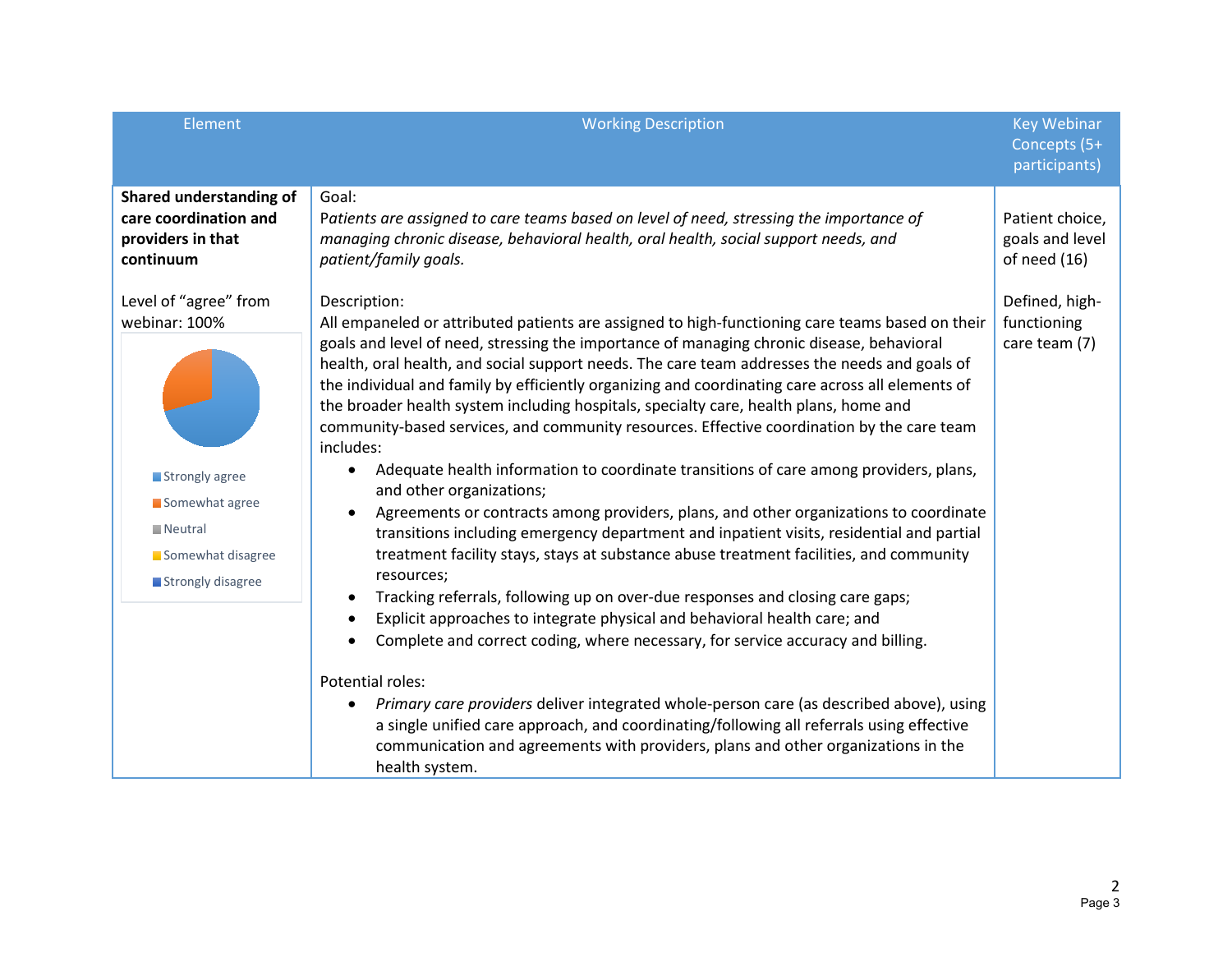| <b>Element</b>                                                      | <b>Working Description</b>                                                                                                                                                                                                                                                                                                                                                                                                                                                                                                                                                                                                                                                                                                                                                                                                                                                                                                                                                                                                                                                                                                                                                                                                                                                                                                                                                                                                                                                                                                                                                                                                                                                                                                                                                                                                   | <b>Key Webinar</b><br>Concepts (5+<br>participants) |
|---------------------------------------------------------------------|------------------------------------------------------------------------------------------------------------------------------------------------------------------------------------------------------------------------------------------------------------------------------------------------------------------------------------------------------------------------------------------------------------------------------------------------------------------------------------------------------------------------------------------------------------------------------------------------------------------------------------------------------------------------------------------------------------------------------------------------------------------------------------------------------------------------------------------------------------------------------------------------------------------------------------------------------------------------------------------------------------------------------------------------------------------------------------------------------------------------------------------------------------------------------------------------------------------------------------------------------------------------------------------------------------------------------------------------------------------------------------------------------------------------------------------------------------------------------------------------------------------------------------------------------------------------------------------------------------------------------------------------------------------------------------------------------------------------------------------------------------------------------------------------------------------------------|-----------------------------------------------------|
|                                                                     | Specialty providers deliver specialty care and effectively communicate with primary<br>$\bullet$<br>care provider teams through care coordination agreements and formal/informal<br>relationship building.<br>Behavioral health (SUD and mental health providers) 1) participate on care teams as<br>$\bullet$<br>part of integrated, whole person care and 2) serve as specialty providers for those with<br>more intense levels of behavioral health needs.<br>ACHs 1) increase community capacity, 2) develop awareness of and facilitate<br>connections to community services necessary for whole-person wellness, and 3)<br>support providers in the transformation to integrated whole-person primary care as<br>defined above.<br>Payers, including MCOs 1) support the development of whole-person care as defined<br>$\bullet$<br>above, 2) provide payment and incentives as described below, and 3) support providers<br>to fulfill care coordination and case management roles.<br>HCA 1) provides unified vision of transformation and transformation support, 2) holds<br>$\bullet$<br>MCOs and contracted payers accountable for their role described above, 3) provides<br>and/or seeks (as necessary) policy support for provision whole person care, and 4) sets<br>standards for interoperability and information exchange.<br>Community-based providers 1) work with ACHs to assess (and increase as needed)<br>$\bullet$<br>capacity, 2) participate with primary care teams as part of unified care approach, and 3)<br>utilize communication and data sharing mechanisms necessary to participate in unified<br>care approach.<br>State agencies work in collaboration with HCA to establish consistent standards for<br>data sharing, integrated care delivery expectations, and payment approaches. |                                                     |
| Aligned payment and<br>incentives across payers<br>to support model | Goal:<br>Plans will align payment approaches, which will be tied to measurable value metrics and may<br>include a combination of care management fees, office visit fees, and performance-based<br>incentive payments.                                                                                                                                                                                                                                                                                                                                                                                                                                                                                                                                                                                                                                                                                                                                                                                                                                                                                                                                                                                                                                                                                                                                                                                                                                                                                                                                                                                                                                                                                                                                                                                                       | Simple, easy to<br>measure &<br>report (7)          |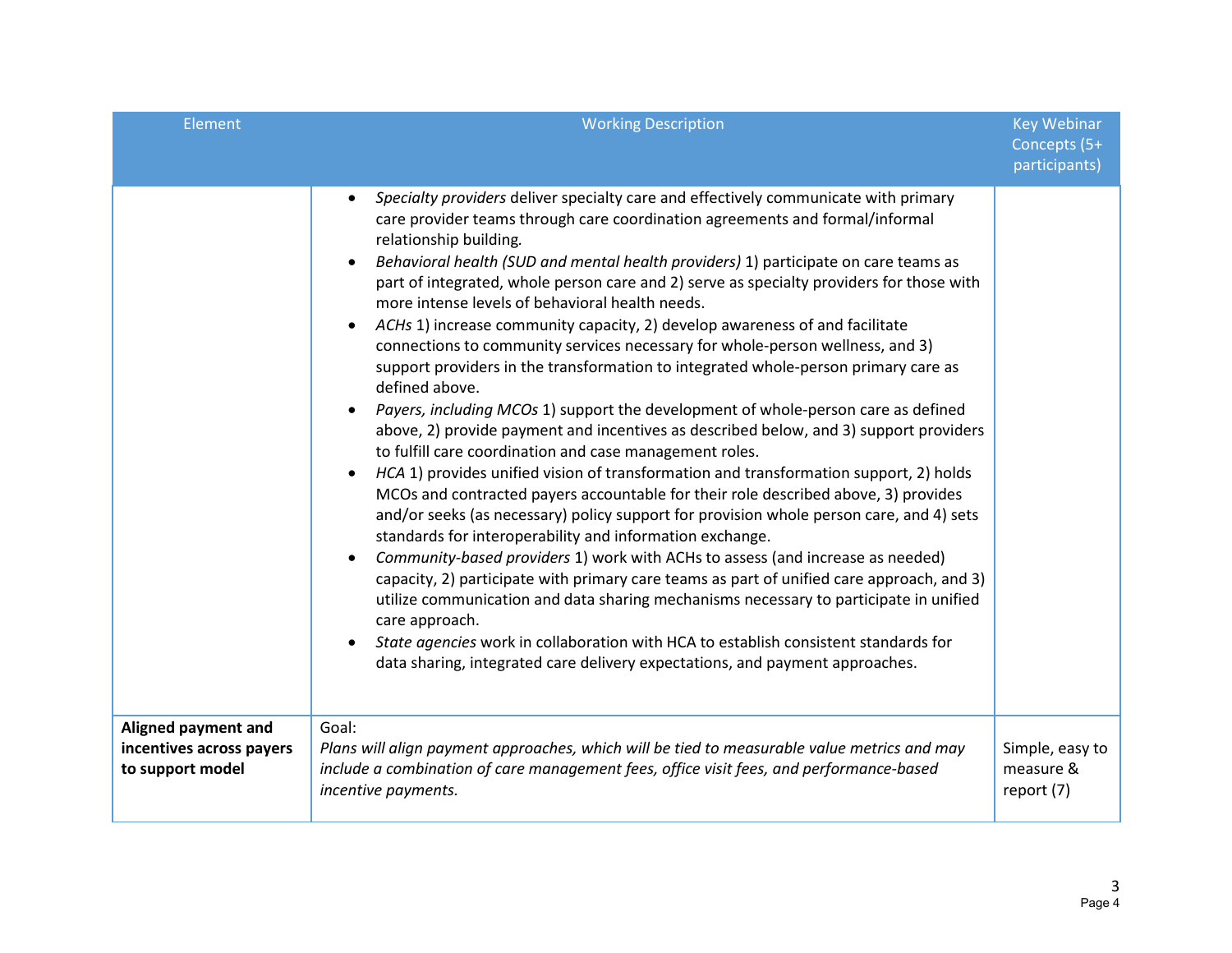| Element                                                                                                                                       | <b>Working Description</b>                                                                                                                                                                                                                                                                                                                                                                                                                                                                                                                                                                                                                                                                                                                                                                                                                                                                                                                                                | <b>Key Webinar</b><br>Concepts (5+<br>participants) |
|-----------------------------------------------------------------------------------------------------------------------------------------------|---------------------------------------------------------------------------------------------------------------------------------------------------------------------------------------------------------------------------------------------------------------------------------------------------------------------------------------------------------------------------------------------------------------------------------------------------------------------------------------------------------------------------------------------------------------------------------------------------------------------------------------------------------------------------------------------------------------------------------------------------------------------------------------------------------------------------------------------------------------------------------------------------------------------------------------------------------------------------|-----------------------------------------------------|
| Level of "agree" from<br>webinar: 96%<br>Strongly agree<br>Somewhat agree<br>$\blacksquare$ Neutral<br>Somewhat disagree<br>Strongly disagree | Description:<br>Plans will align payment approaches, tied to measureable value metrics, using three braided<br>approaches:<br>1. Monthly care management fee for non-visit-based care management strategies, including<br>minimum expectation for meaningful annual engagement with each attributed or enrolled<br>patient using a range of modalities. Monthly care management fee will be increased over<br>time, while office visit fees will be reduced.<br>2. Office visits paid by FFS and/or comprehensive primary care payment.<br>3. Performance incentive paid prospectively on an annual basis according to a tiered PMPM<br>formula. Performance measures based on: a) evidence-driven clinical quality measures; and<br>b) utilization measures that drive total cost of care (such as ED utilization or<br>hospitalizations, appropriate site of service, and access). Recoup if population performance,<br>utilization and quality thresholds are not met. | Evidence-<br>based (7)                              |
| <b>Application of actionable</b><br>analytics (clinical,<br>financial, and social<br>supports)                                                | Goal:<br>Payers and providers together use cost and utilization data that is interoperable with and across<br>EHR systems to develop, implement, and document interventions to improve performance.<br>Description:<br>Payers and providers together use data that is interoperable with and across EHR systems to<br>develop, implement, and document interventions to improve performance, and share<br>information at the individual clinician and practice level.<br>Payers work together to aggregate cost and utilization data and deliver to providers in a<br>manner that is interoperable with EHR systems. These data will:<br>Be based upon an agreed upon attribution methodology<br>$\bullet$<br>Be delivered at the care team level and be incorporated into work flow<br>$\bullet$<br>Hold the care team accountable for performance, and incentivize those that perform                                                                                   | Interoperability<br>(6)                             |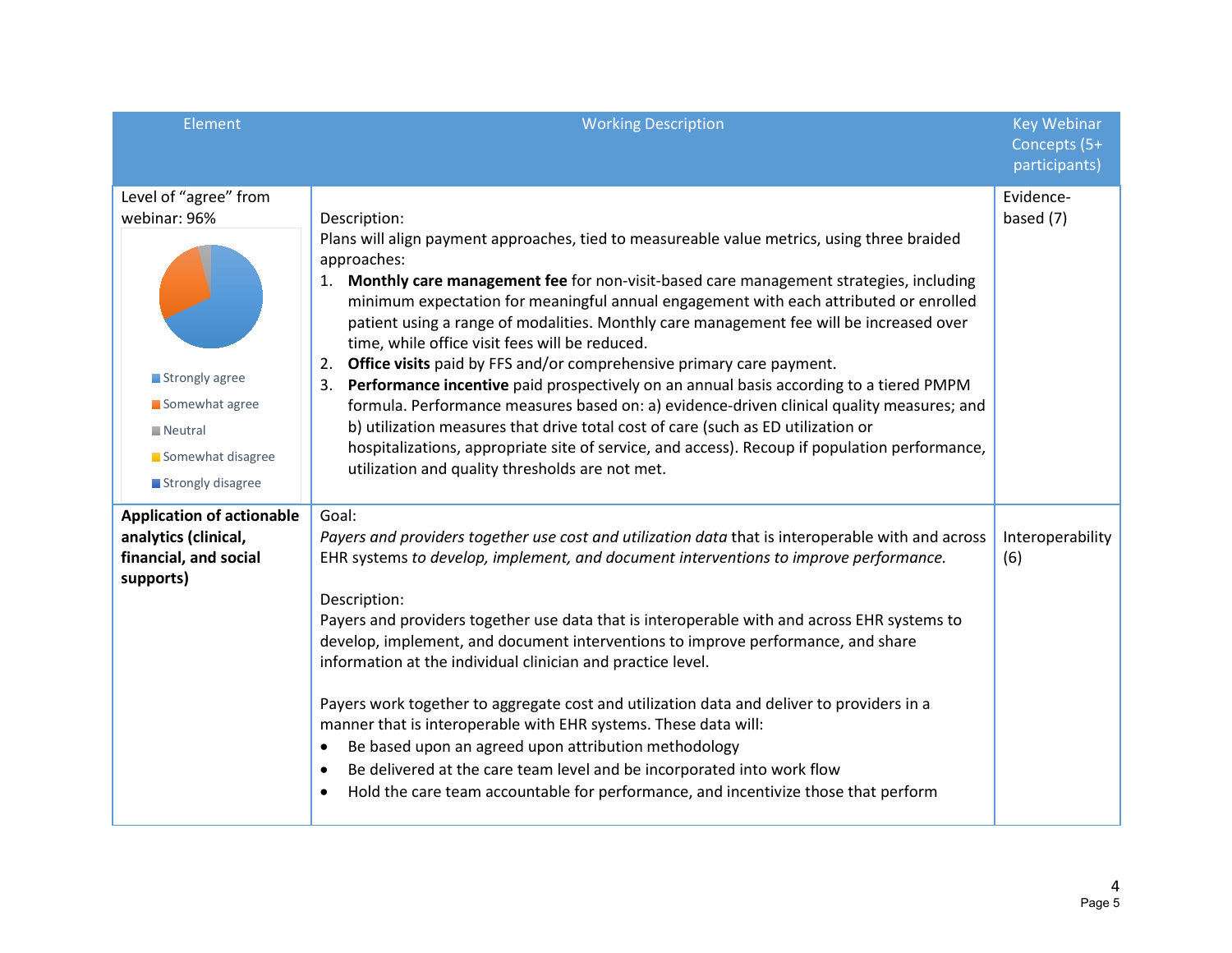| Element                                                                                                                                       | <b>Working Description</b>                                                                                                                                                                                                                                                                                                                                                                                                                                                                                                                                                                                                                                                                                                                                                                                                                                                                                                                                                                                                                                                               | <b>Key Webinar</b><br>Concepts (5+<br>participants) |
|-----------------------------------------------------------------------------------------------------------------------------------------------|------------------------------------------------------------------------------------------------------------------------------------------------------------------------------------------------------------------------------------------------------------------------------------------------------------------------------------------------------------------------------------------------------------------------------------------------------------------------------------------------------------------------------------------------------------------------------------------------------------------------------------------------------------------------------------------------------------------------------------------------------------------------------------------------------------------------------------------------------------------------------------------------------------------------------------------------------------------------------------------------------------------------------------------------------------------------------------------|-----------------------------------------------------|
| Level of "agree" from<br>webinar: 68%<br>Strongly agree<br>Somewhat agree<br>$\blacksquare$ Neutral<br>Somewhat disagree<br>Strongly disagree | Providers use cost and utilization data to:<br>Analyze and identify whole person needs at a population level and develop processes to<br>$\bullet$<br>meet those needs;<br>Systematically identify referral patterns and adjust to improve patient outcomes and<br>$\bullet$<br>reduce cost and unnecessary care;<br>Coordinate and manage referrals;<br>$\bullet$<br>Identify hospitals and EDs responsible for the majority of patients' hospitalizations and ED<br>$\bullet$<br>visits, and assess and improve timeliness of notification and information transfer;<br>Enhance quality and evaluate effectiveness over time;<br>$\bullet$<br>Identify and implement behavioral health integration processes; and<br>$\bullet$<br>Identify opportunities to work with ACHs to improve community supports.<br>$\bullet$                                                                                                                                                                                                                                                                 |                                                     |
| <b>Improved provider</b><br>capacity and access<br>Level of "agree" from<br>webinar: 92%                                                      | Goal:<br>Patients are empaneled or attributed to high-functioning care teams to coordinate and provide<br>care, and patients receive meaningful annual engagement using a range of modalities.<br>Description:<br>At least 90% of patients, allocated by insurers to a practice, are empaneled or attributed to<br>high-functioning care teams to coordinate and provide care. At a minimum, 90% of patients<br>receive meaningful annual engagement using a range of modalities.<br>Care teams skilled in addressing physical AND behavioral health are available during office<br>hours and extended hours. Same day appointments, 24/7 e-health, telephonic access, and<br>communication through IT innovations are offered and integrated into care modalities.<br>Technology-driven modalities and innovations are integrated with electronic health record.<br>Behavioral and physical health advice/care (including clinical advice, test results, medication<br>refills and appointment reminders) is documented for the patient through accessible, secure<br>electronic means. | Use of<br>telehealth (7)<br>Resources (6)           |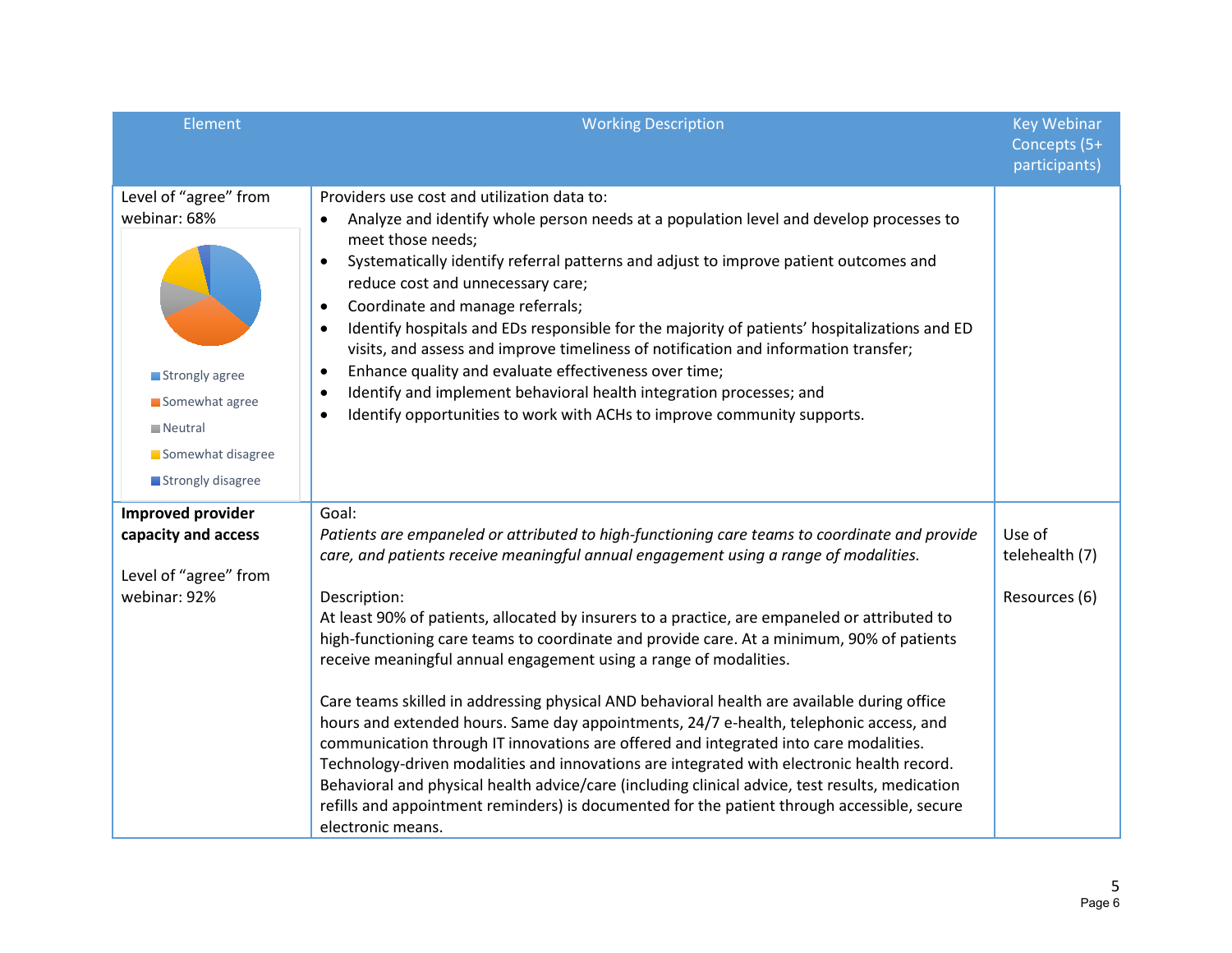| Element                                                                                                                                                                                           | <b>Working Description</b>                                                                                                                                                                                                                                                                                                                                                                                                                                                                                                                                                                                                                                                                                                                                                                                                                                                                                                                       | <b>Key Webinar</b><br>Concepts (5+<br>participants) |
|---------------------------------------------------------------------------------------------------------------------------------------------------------------------------------------------------|--------------------------------------------------------------------------------------------------------------------------------------------------------------------------------------------------------------------------------------------------------------------------------------------------------------------------------------------------------------------------------------------------------------------------------------------------------------------------------------------------------------------------------------------------------------------------------------------------------------------------------------------------------------------------------------------------------------------------------------------------------------------------------------------------------------------------------------------------------------------------------------------------------------------------------------------------|-----------------------------------------------------|
| Strongly agree                                                                                                                                                                                    |                                                                                                                                                                                                                                                                                                                                                                                                                                                                                                                                                                                                                                                                                                                                                                                                                                                                                                                                                  |                                                     |
| Somewhat agree                                                                                                                                                                                    |                                                                                                                                                                                                                                                                                                                                                                                                                                                                                                                                                                                                                                                                                                                                                                                                                                                                                                                                                  |                                                     |
| $\blacksquare$ Neutral                                                                                                                                                                            |                                                                                                                                                                                                                                                                                                                                                                                                                                                                                                                                                                                                                                                                                                                                                                                                                                                                                                                                                  |                                                     |
| Somewhat disagree                                                                                                                                                                                 |                                                                                                                                                                                                                                                                                                                                                                                                                                                                                                                                                                                                                                                                                                                                                                                                                                                                                                                                                  |                                                     |
| Strongly disagree                                                                                                                                                                                 |                                                                                                                                                                                                                                                                                                                                                                                                                                                                                                                                                                                                                                                                                                                                                                                                                                                                                                                                                  |                                                     |
| Aligned measurement of<br>"value" from the model<br>Level of "agree" from<br>webinar: 88%<br>Strongly agree<br>Somewhat agree<br>$\blacksquare$ Neutral<br>Somewhat disagree<br>Strongly disagree | Goal:<br>Primary care is defined as integrated whole-person care, including evidence-based behavioral<br>and preventive services as described above. Payers agree to use a core set of measures that<br>measure increased quality of care, improved health for patients, and reduced cost.<br>Description:<br>Primary care is defined as integrated whole-person care, including evidence-based behavioral<br>and preventive services as described above. Payers agree to use a core set of measures that:<br>Demonstrate transformation to this definition of primary care over a 3-year period;<br>$\bullet$<br>Measure increased quality of care, improved health for empaneled patients, and reduced<br>$\bullet$<br>cost;<br>Define a core set of no more than ten (10) measures that demonstrate improved patient<br>$\bullet$<br>satisfaction and affordability; and<br>Reduce administrative burden to the extent possible.<br>$\bullet$ | Evidence-<br>based (8)                              |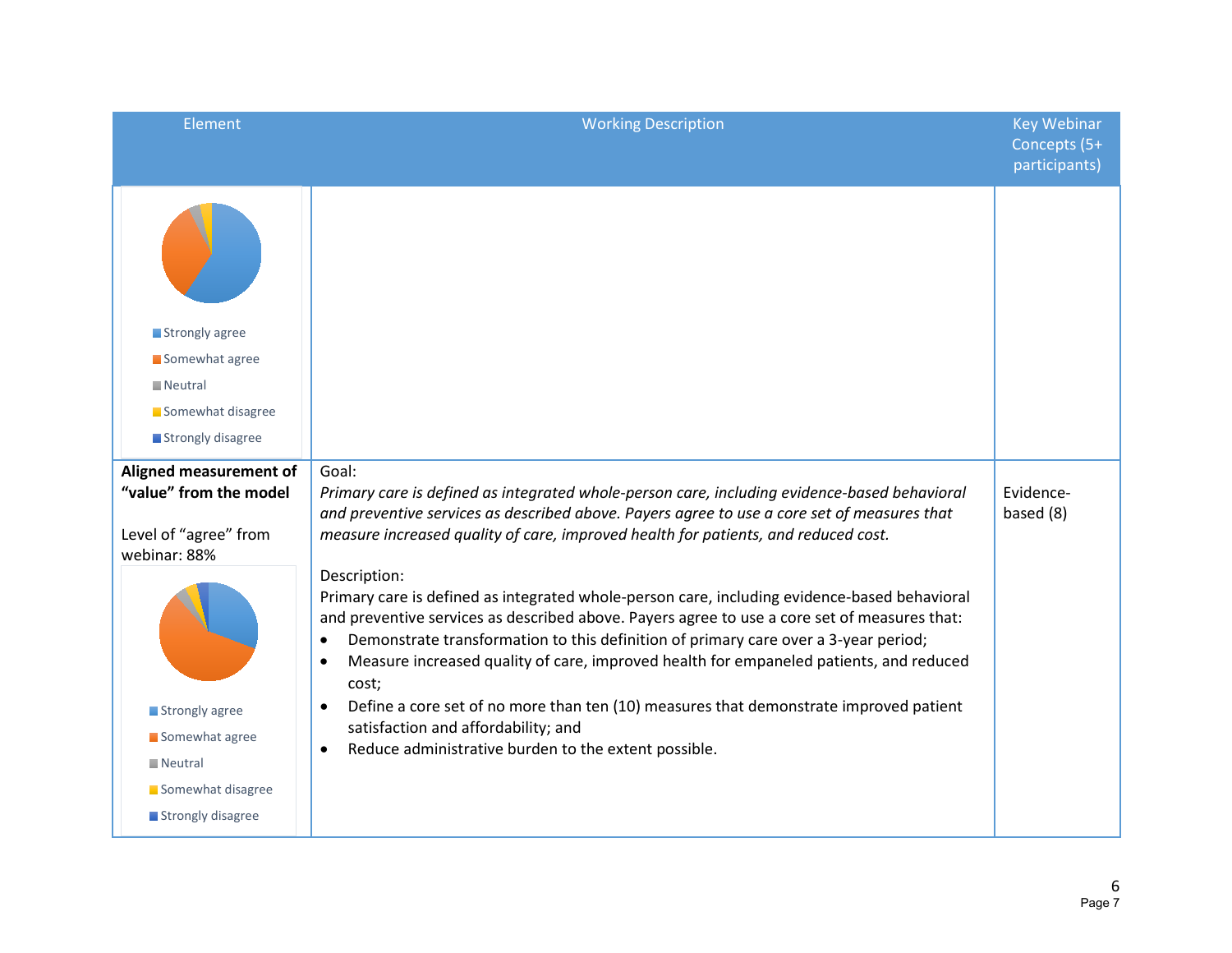| Element                                                                            | <b>Working Description</b>                                                                                                                                                                                                                                                                                                                                                                                                     | <b>Key Webinar</b><br>Concepts (5+<br>participants) |
|------------------------------------------------------------------------------------|--------------------------------------------------------------------------------------------------------------------------------------------------------------------------------------------------------------------------------------------------------------------------------------------------------------------------------------------------------------------------------------------------------------------------------|-----------------------------------------------------|
| <b>Financing</b><br>Level of "agree" from<br>webinar: 96%                          | Goal:<br>Payers agree to an incremental and defined percent $(\%)$ of spend on primary care as a<br>proportion of total cost of care, not including labs and prescription drug costs, and<br>considering a range of practitioners and multi-disciplinary teams. Percent of spend                                                                                                                                               | Equity (9)                                          |
| Strongly agree                                                                     | may be tiered, based on achievement of specified measures of transformation, increased<br>quality, improved health and reduction in total cost of care.<br>Description:<br>Payers agree to an incremental and defined percent (%) of spend on primary care as a<br>proportion of total cost of care, not including labs and prescription drug costs, and considering<br>a range of practitioners and multi-disciplinary teams. |                                                     |
| Somewhat agree<br>$\blacksquare$ Neutral<br>Somewhat disagree<br>Strongly disagree | Percent of spend may be tiered, based on achievement of specified measures of<br>transformation, increased quality, improved health and reduction in total cost of care.                                                                                                                                                                                                                                                       |                                                     |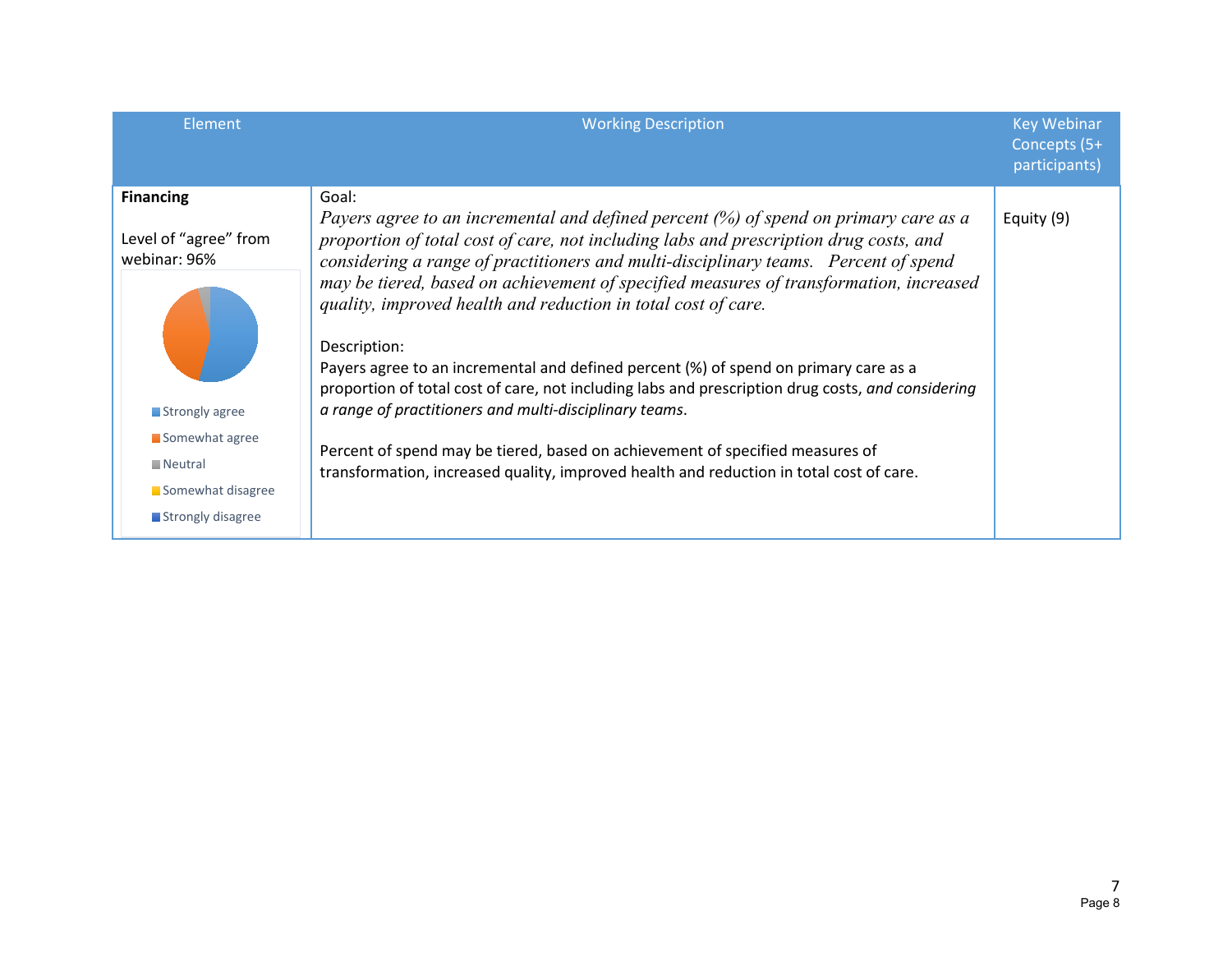#### References

AAFP, AAP, ACP, and AOA. 2010. "Joint Principles for Medical Education of Physicians as Preparation for Practice in the Patient-Centered Medical Home." Available at: [http://www.acponline.org/running\\_practice/pcmh/understanding/educ- joint-principles.pdf](http://www.acponline.org/running_practice/pcmh/understanding/educ-%20joint-principles.pdf) [accessed October 8, 2019].

Bodenheimber T, et. al. The 10 Building Blocks of High-Performing Primary Care. Ann Fam Med. 2014:12(2):166-171

CMS Center for Medicare and Medicaid Innovation. "Comprehensive Primary Care Plus Care Delivery Requirements Crosswalk" December 2019. Available at: <https://innovation.cms.gov/Files/x/cpcplus-practicecaredlvreqs.pdf> [accessed October 15, 2019].

Institute of Medicine (IOM). 1996. Primary Care: America's Health in a New Era. Molla S. Donaldson, Karl D. Yordy, Kathleen N. Lohr, and Neal A. Vanselow, eds. Washington, DC: National Academy Press.

Institute of Medicine (IOM). 2001. Envisioning the National Healthcare Quality Report. Margarita P. Hurtado, et. al., eds. Washington, DC: National Academy Press.

National Committee on Quality Assurance Patient-Centered Medical Home Recognition 2014. <http://www.ncqa.org/Home/PatientCenteredMedicalHome.aspx>

Patient Centered Primary Care Collaborative. "Defining the Medical Home: A patient-centered philosophy that drives primary care excellence." Available at <https://www.pcpcc.org/about/medical-home> [accessed October 15, 2019]

SAMHSA-HRSA Center for Integrated Health Solutions. "Advancing Behavioral Health Integration within NCQA Recognized Patient-Centered Medical Homes" September 2014. Available at: [https://www.integration.samhsa.gov/integrated-care](https://www.integration.samhsa.gov/integrated-care-models/Behavioral_Health_Integration_and_the_Patient_Centered_Medical_Home_FINAL.pdf)[models/Behavioral\\_Health\\_Integration\\_and\\_the\\_Patient\\_Centered\\_Medical\\_Home\\_FINAL.pdf](https://www.integration.samhsa.gov/integrated-care-models/Behavioral_Health_Integration_and_the_Patient_Centered_Medical_Home_FINAL.pdf) [accessed October 17 and 22, 2019]